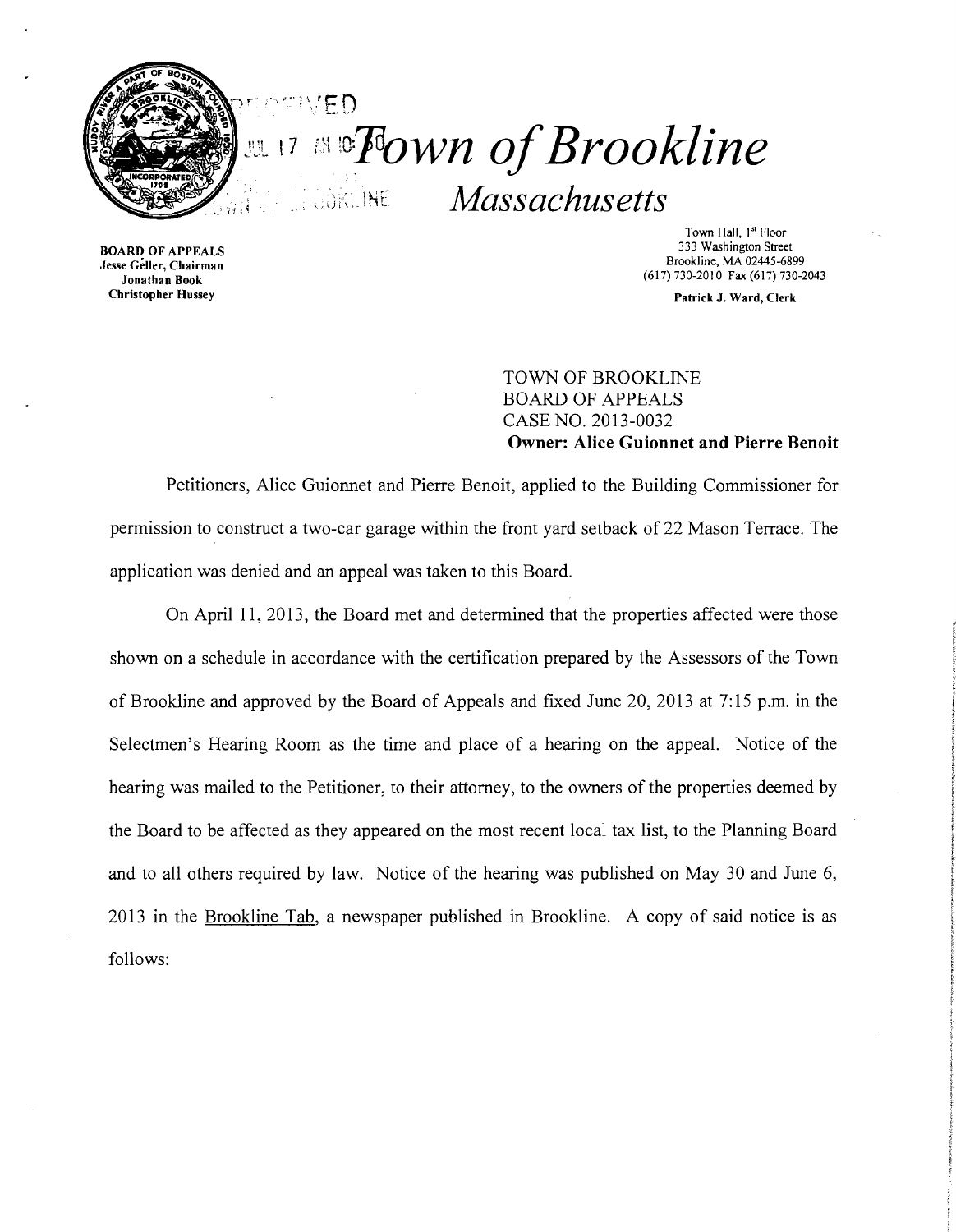$\label{eq:2.1} \frac{1}{\sqrt{2}}\sum_{i=1}^n\frac{1}{\sqrt{2}}\sum_{i=1}^n\frac{1}{\sqrt{2}}\sum_{i=1}^n\frac{1}{\sqrt{2}}\sum_{i=1}^n\frac{1}{\sqrt{2}}\sum_{i=1}^n\frac{1}{\sqrt{2}}\sum_{i=1}^n\frac{1}{\sqrt{2}}\sum_{i=1}^n\frac{1}{\sqrt{2}}\sum_{i=1}^n\frac{1}{\sqrt{2}}\sum_{i=1}^n\frac{1}{\sqrt{2}}\sum_{i=1}^n\frac{1}{\sqrt{2}}\sum_{i=1}^n\frac$ 

 $\mathbf{v}^{(i)}$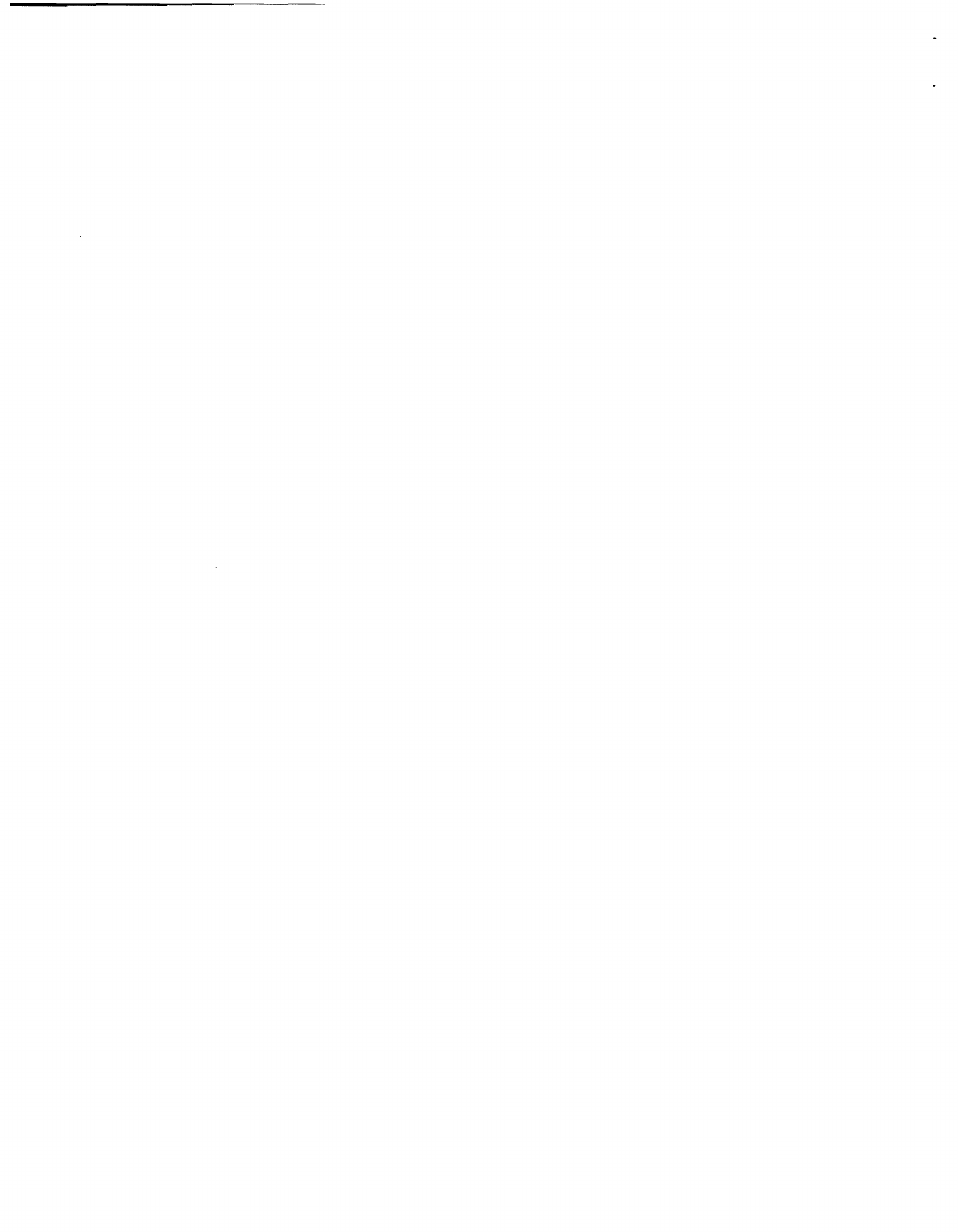## NOTICE OF HEARING

## Pursuant to M.G.L. C. 39, sections 23A & 23B, the Board of Appeals will conduct a public hearing to discuss the following case:

Petitioner: Alice Guionnet and Pierre Benoit Owner: Alice Guionnet and Pierre Benoit Location of Premises: 22 Mason Terrace Date of Hearing: June 20, 2013 Time of Hearing: 07:15 p.m. Place of Hearing: Selectmen's Hearing Room, 6<sup>th</sup> Floor.

A public hearing will be held for a variance and/or special permit from

5.01; Table of Dimensional Requirements 5.43; Exception to Yard and Setback Regulations 5.50; Front Yard Requirements 5.53; Accessory Buildings in the Front Yard 6.04.4.c; Design of All Off Street-Parking Facilities

Of the Zoning By-Law to construct a garage in the front yard At 22 Mason Terrace Said Premise located in a SC-7 (Single-Family and Converted Two-Family) residential district.

*Hearings, once opened, may be continued by the Chair to a date and time certain. No further notice will be mailed to abutters or advertised in the TAB. Questions regarding whether a hearing has been continued, or the date and time ofany hearing may be directed to the Zoning Administrator at* 617-734-2134 *or check meeting calendar at*  http://calendars.town.brookline.ma.us/MasterTownCalandar/? FormID=158.

*The Town of Brookline does not discriminate on the basis of disability in admission to, access to, or operations ofits programs, services or activities. Individuals who need auxiliary aids for*  effective communication in programs and services of the Town of Brookline are invited to make *their needs known to the ADA Coordinator, Stephen Bressler, Town of Brookline, 11 Pierce Street, Brookline, MA 02445. Telephone:* (617) *730-2330; TDD* (617) *730-2327.* 

## Jesse Geller Jonathan Book Christopher Hussey

At the time and place specified in the notice, this Board held a public hearing. Present at the hearing were Chairman Jonathan Book and Board Members Mark Zuroff and Christopher Hussey. The case was presented by the attorney for the petitioner, Michael W. Merrill, Merrill  $\&$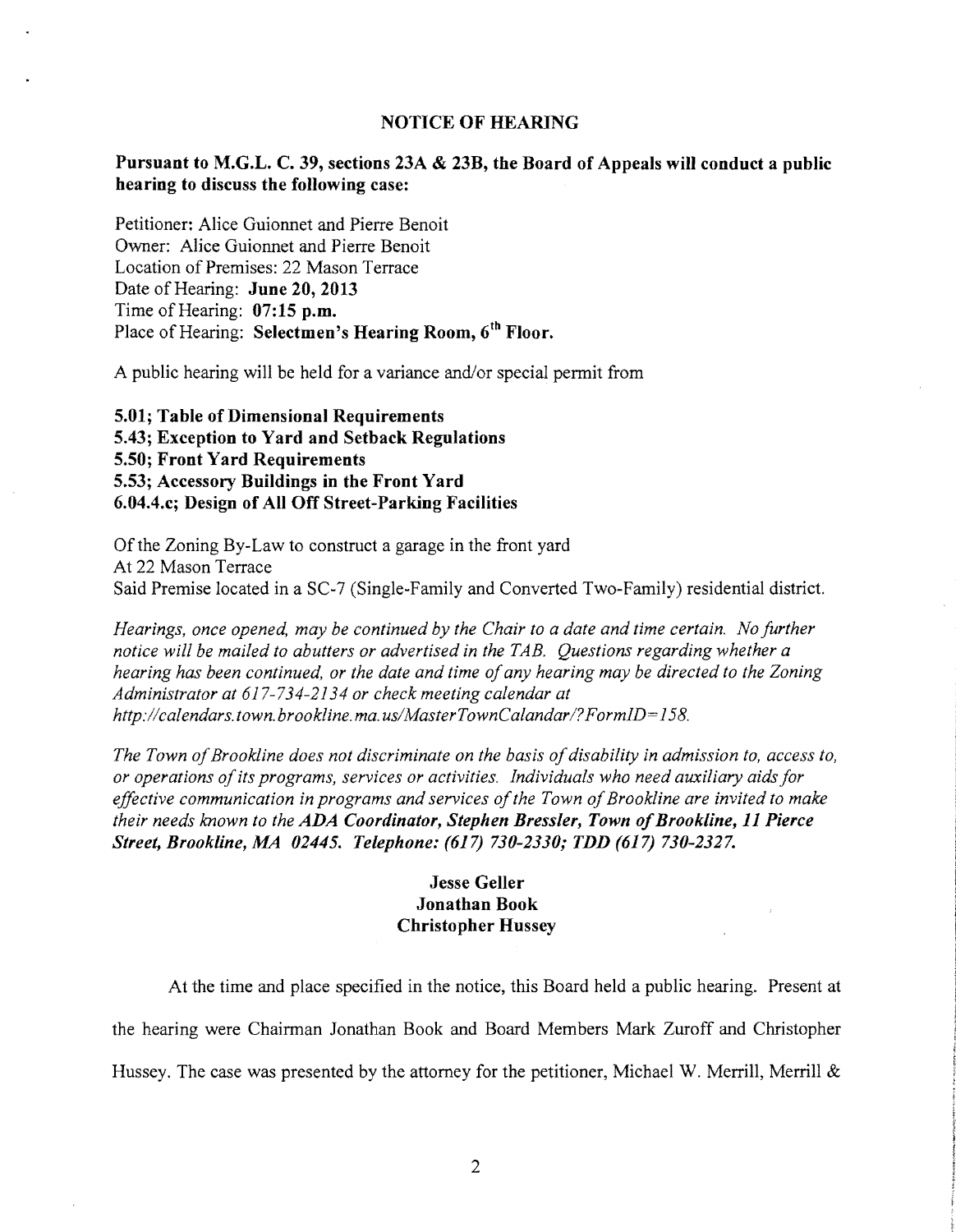$\Delta \sim 10^4$ 

 $\ddot{\phantom{0}}$ 

 $\omega_{\rm{eff}}$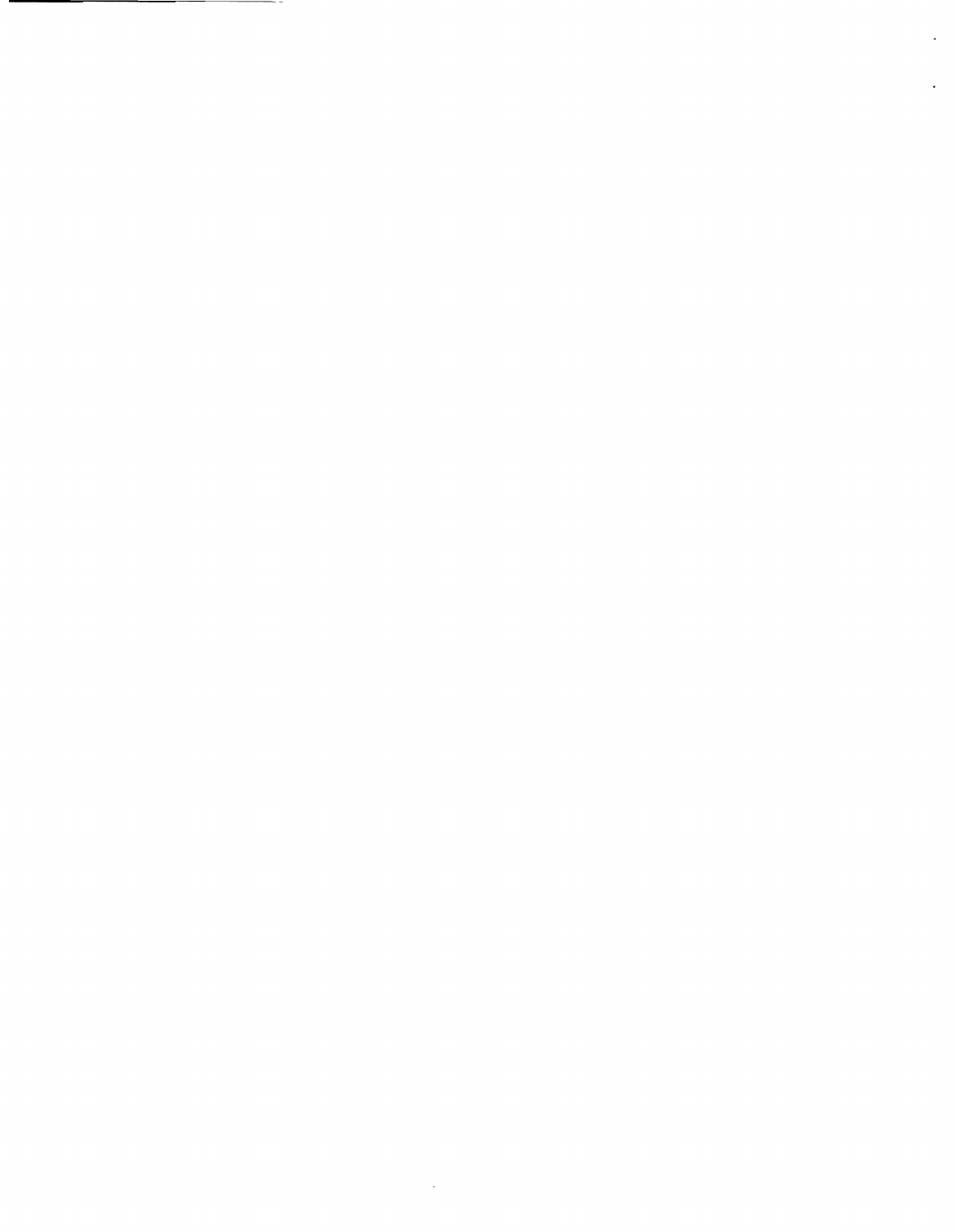McGeary, 100 State Street, Suite 200, Boston, Massachusetts, 02109. Also in attendance were the petitioners and two of their children, two neighbors who support the project, and Lynn Osborn of Osborn Studio  $+$ , the architect who designed the garage. Mr. Book called the meeting to order at approximately 7: 15pm

Mr. Merrill described 22 Mason Terrace as a single-family home located at the beginning of Mason Terrace, half-way up Summit Hill, and currently has no parking. The neighborhood is comprised of single-family and two-family dwellings that are similar in overall size and share the same topographical characteristics.

He said the applicants are proposing to construct a two-car garage approximately 10 feet in height and 27 feet wide, requiring an 18 foot curb cut Attorney Merrill noted that the property currently has no parking and described the proposed two car garage as one which fits the character and needs ofthe neighborhood. The garage will not be visible above ground and would be cut into the hilL Additional landscaping in the form of removal of invasive landscaping and addition of replacement plants and shrubs more suitable to the property and the neighborhood will serve as the counter-balancing amenity as required for the issuance of a Special Permit.

The Chairman asked if anyone in attendance would like to speak, either in favor of or in opposition to the petition. Two neighbors, Ms. Kuwabara and Ms. Barnes spoke in favor of the proposed garage indicating it was a benefit to the neighborhood and the design appropriately would reuse the existing materials from the retaining wall, and no one spoke in opposition.

The Chairman called upon Polly Selkoe, Assistant Director of Regulatory Planning, to deliver the comments of the Planning Board.

3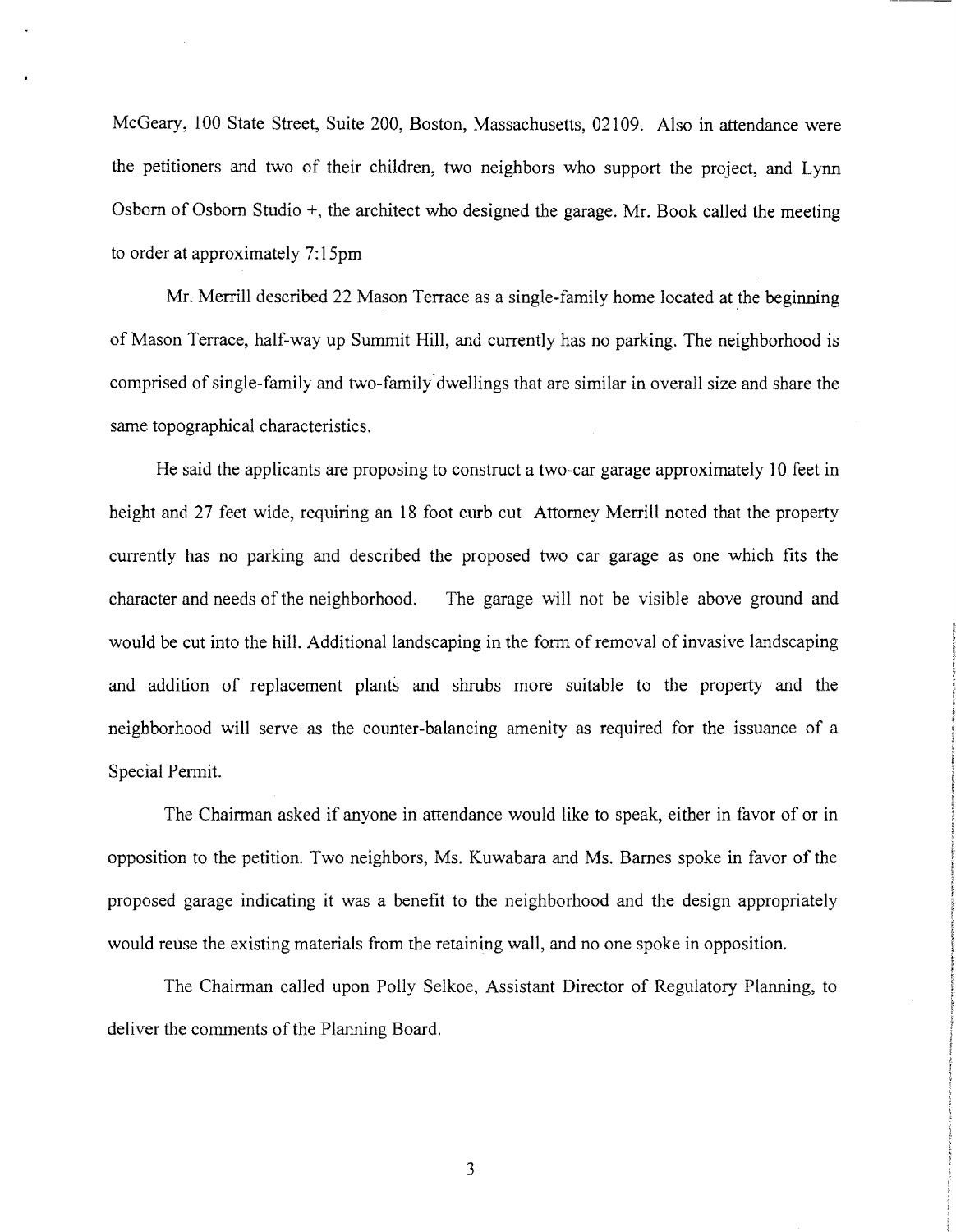$\tilde{\phantom{a}}$  $\bullet$  $\label{eq:2.1} \frac{1}{\sqrt{2}}\int_{\mathbb{R}^3}\frac{1}{\sqrt{2}}\left(\frac{1}{\sqrt{2}}\right)^2\frac{1}{\sqrt{2}}\left(\frac{1}{\sqrt{2}}\right)^2\frac{1}{\sqrt{2}}\left(\frac{1}{\sqrt{2}}\right)^2\frac{1}{\sqrt{2}}\left(\frac{1}{\sqrt{2}}\right)^2.$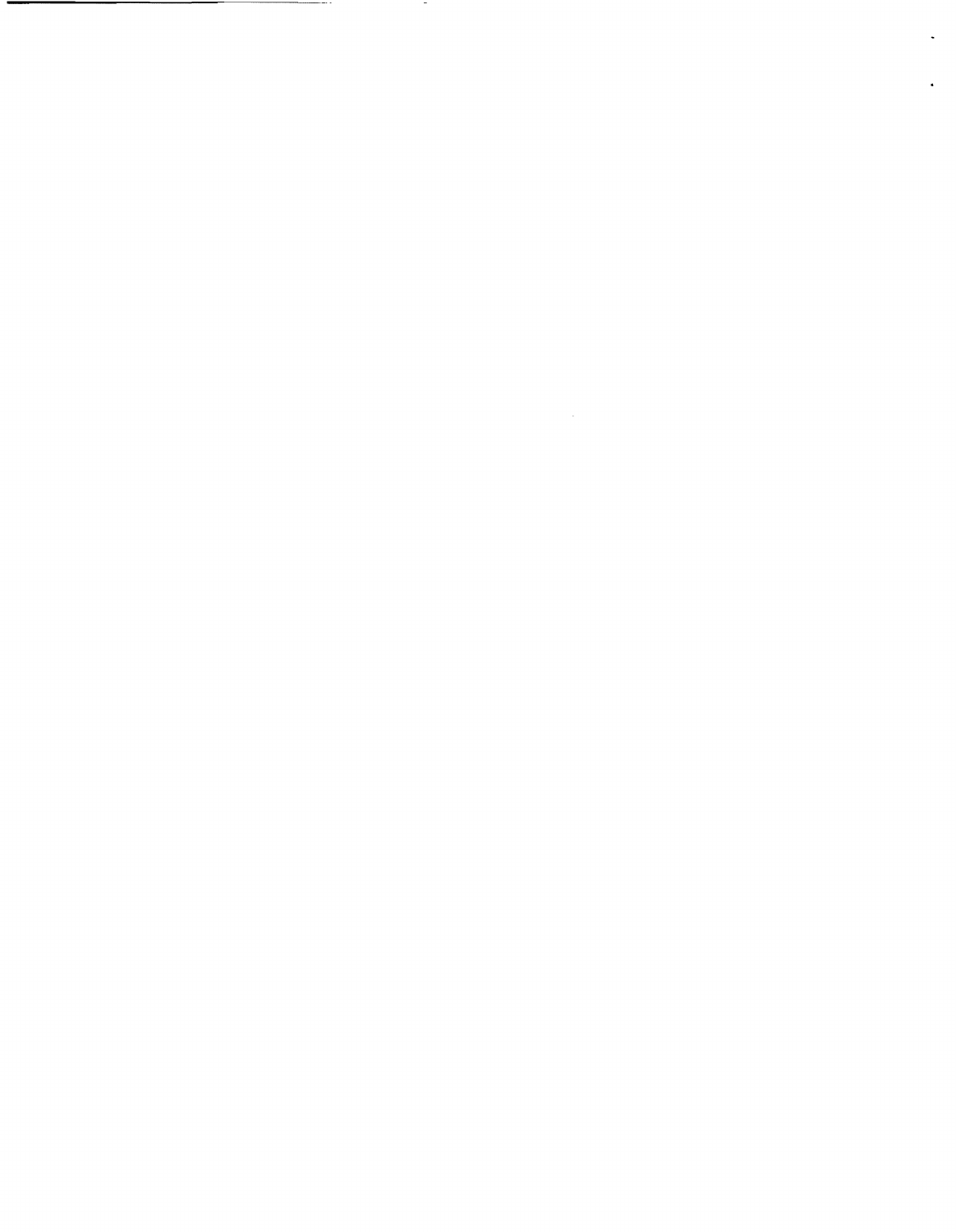## FINDINGS

Section 5.01 – Table of Dimensional Requirements (Footnote 1)

Section 5.43 - Exceptions to Yard and Setback Regulations

Section 5.44.4 - Accessory Underground Structures

Section 5.50 - Front Yard Requirements

Section 5.53 – Accessory Buildings in the Front Yard

| Dimensional Requirements |      |                | Required     |     | <b>Existing Proposed</b> | <b>Relief</b>   |
|--------------------------|------|----------------|--------------|-----|--------------------------|-----------------|
| Front                    | Yard | <b>Setback</b> | $20^{\circ}$ | N/A | 1.75'                    | Special Permit* |
| (garage)                 |      |                |              |     |                          |                 |

\* Under *Section* 5.43, the Board of Appeals may waive yard and setback requirements if a counterbalancing amenity is provided.

\* Under *Section 6.04.12,* the Board of Appeals may waive dimensional requirements for parking to serve existing structures.

Ms. Selkoe said the Planning Board is supportive of this proposal. It is anticipated that the impact to the neighborhood will be minimal, and it will provide parking on the property where there is currently none. The design of the parking structure is attractive, and will help to preserve the existing landscape of the property.

Therefore, the Planning Board recommends approval of the plans by Osborn Studio +, dated *4/13/13,* and site plan by AGH Engineering dated *2/14/13* subject to the following conditions: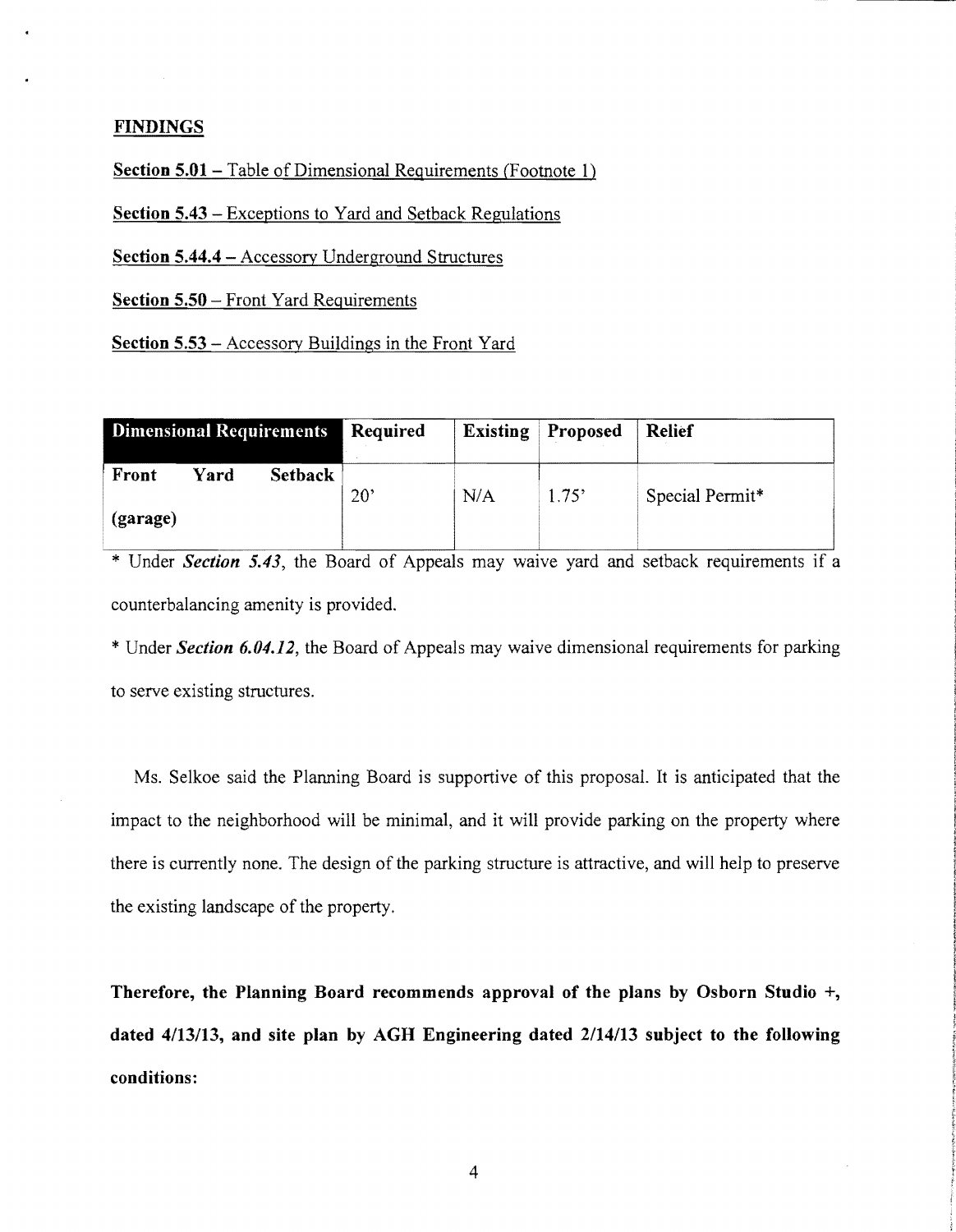$\overline{\mathcal{L}}$ 

 $\label{eq:2.1} \frac{1}{\sqrt{2\pi}}\int_{0}^{\infty}\frac{1}{\sqrt{2\pi}}\left(\frac{1}{\sqrt{2\pi}}\right)^{2\pi} \frac{1}{\sqrt{2\pi}}\int_{0}^{\infty}\frac{1}{\sqrt{2\pi}}\left(\frac{1}{\sqrt{2\pi}}\right)^{2\pi} \frac{1}{\sqrt{2\pi}}\frac{1}{\sqrt{2\pi}}\int_{0}^{\infty}\frac{1}{\sqrt{2\pi}}\frac{1}{\sqrt{2\pi}}\frac{1}{\sqrt{2\pi}}\frac{1}{\sqrt{2\pi}}\frac{1}{\sqrt{2\pi}}\frac{1}{\sqrt{$ 

 $\mathcal{L}^{\text{max}}_{\text{max}}$ 

 $\mathcal{L}^{\text{max}}_{\text{max}}$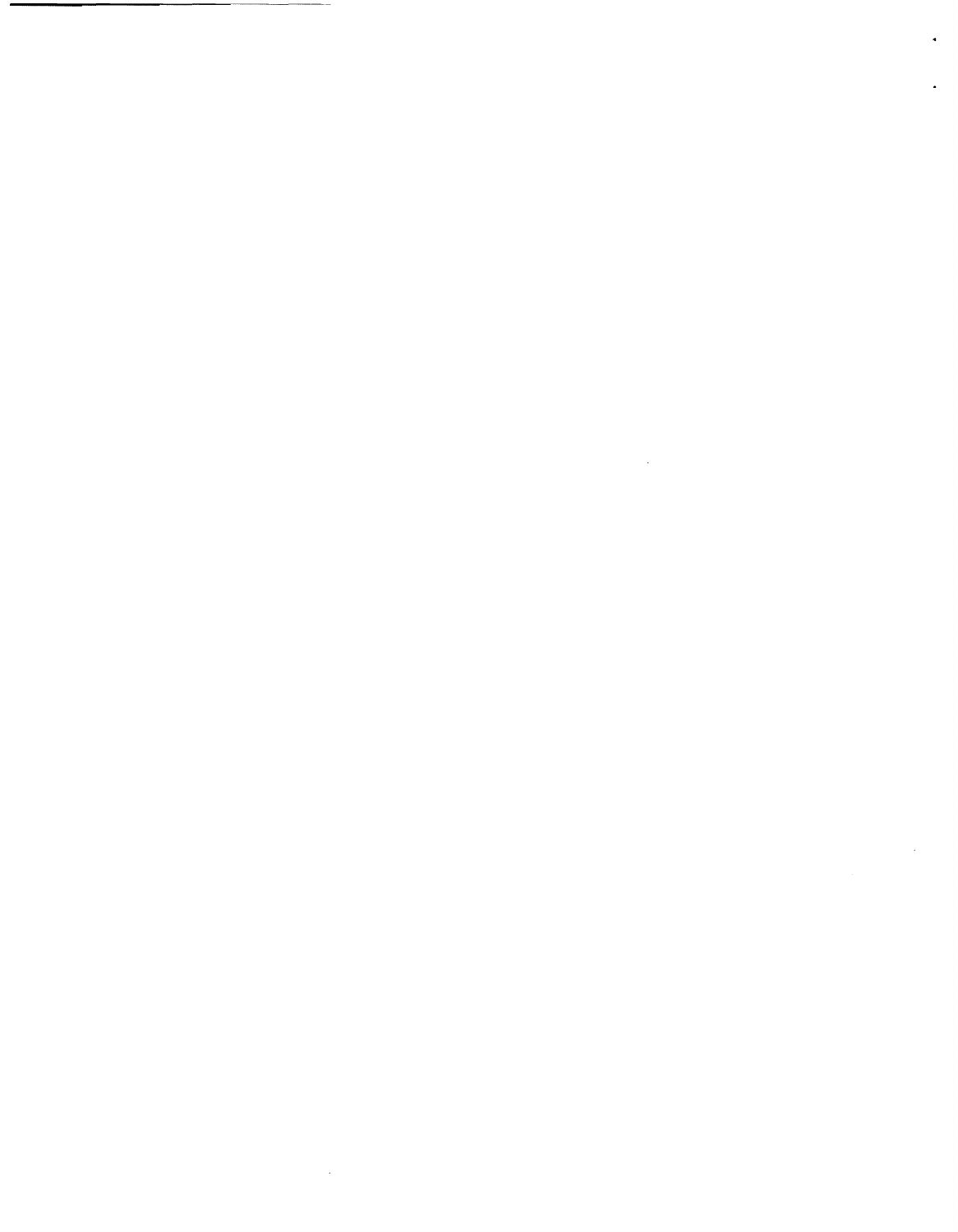- 1. Prior to the issuance of a building permit, the applicant shall submit final elevations subject to the review and approval of the Assistant Director of Regulatory Planning.
- 2. Prior to the issuance of a building permit, the applicant shall submit a final site plan, subject to the review and approval of the Assistant Director of Regulatory Planning.
- 3. Prior to the issuance of a building permit, the applicant shall submit to the Building Commissioner for review and approval for conformance to the Board of Appeals decision: 1) a final site plan stamped and signed by a registered engineer or land surveyor; 2) final wall elevations stamped by an architect; and 3) evidence that the Board of Appeals decision has been recorded at the Registry of Deeds.

The Chairman called upon Michael Yanovitch, Chief Building Inspector, to deliver the comments of the Building Department. Mr. Yanovitch said the Building Department has no objection to the requested relief. He said the relief could be issued by special permit and satisfactory counterbalancing amenities have been proposed. Mr. Yanovitch said if relief were to be granted the Building Department would ensure compliance with the Building Code as well as any conditions of the grant.

After deliberating on the merits of the request for special permit relief, The Board voted tmanirnously that the requirements have been met for the issuance of a special permit under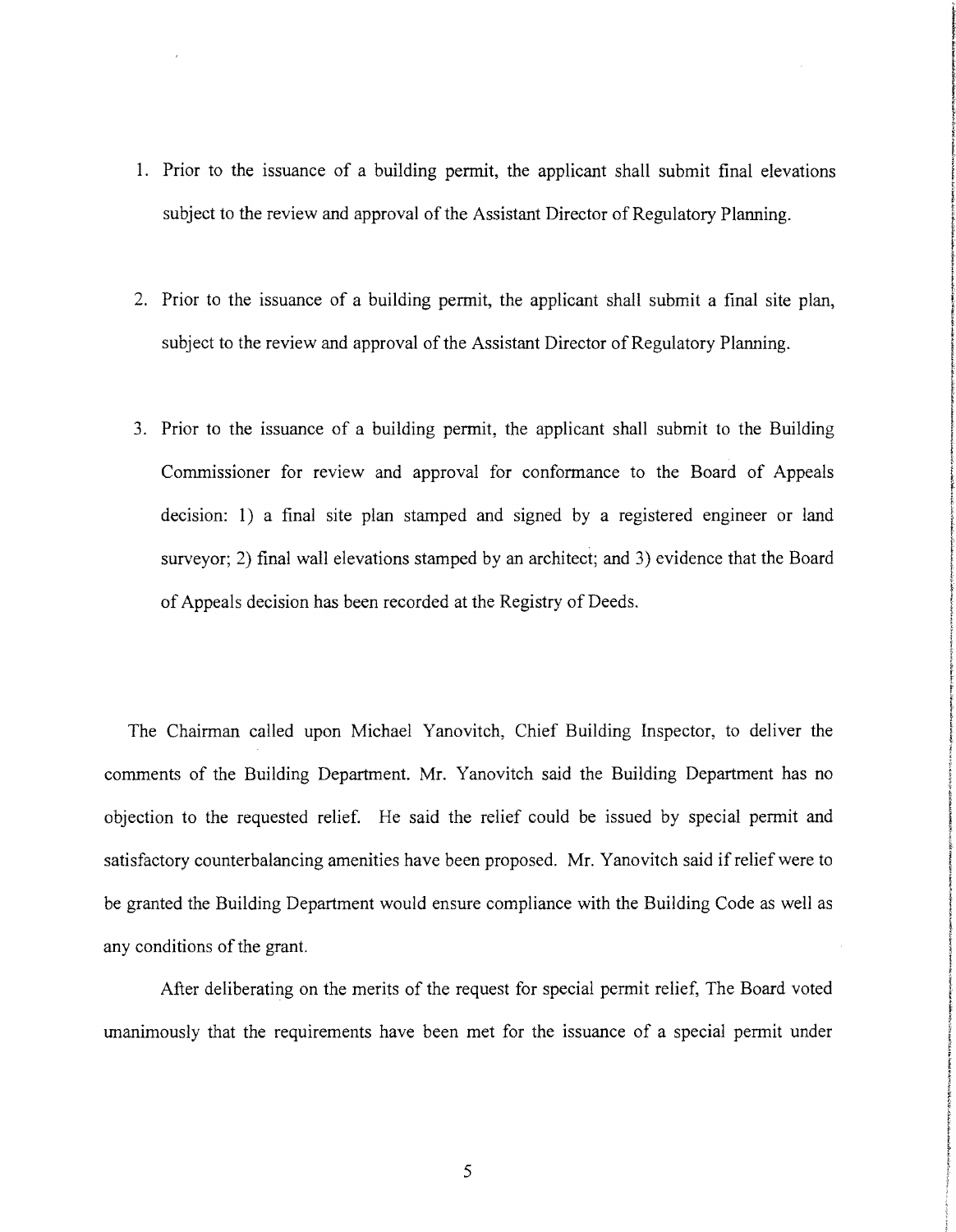$\hat{\sigma}$ š s.  $\label{eq:2.1} \mathcal{L}(\mathcal{L}) = \mathcal{L}(\mathcal{L})$  $\bar{z}$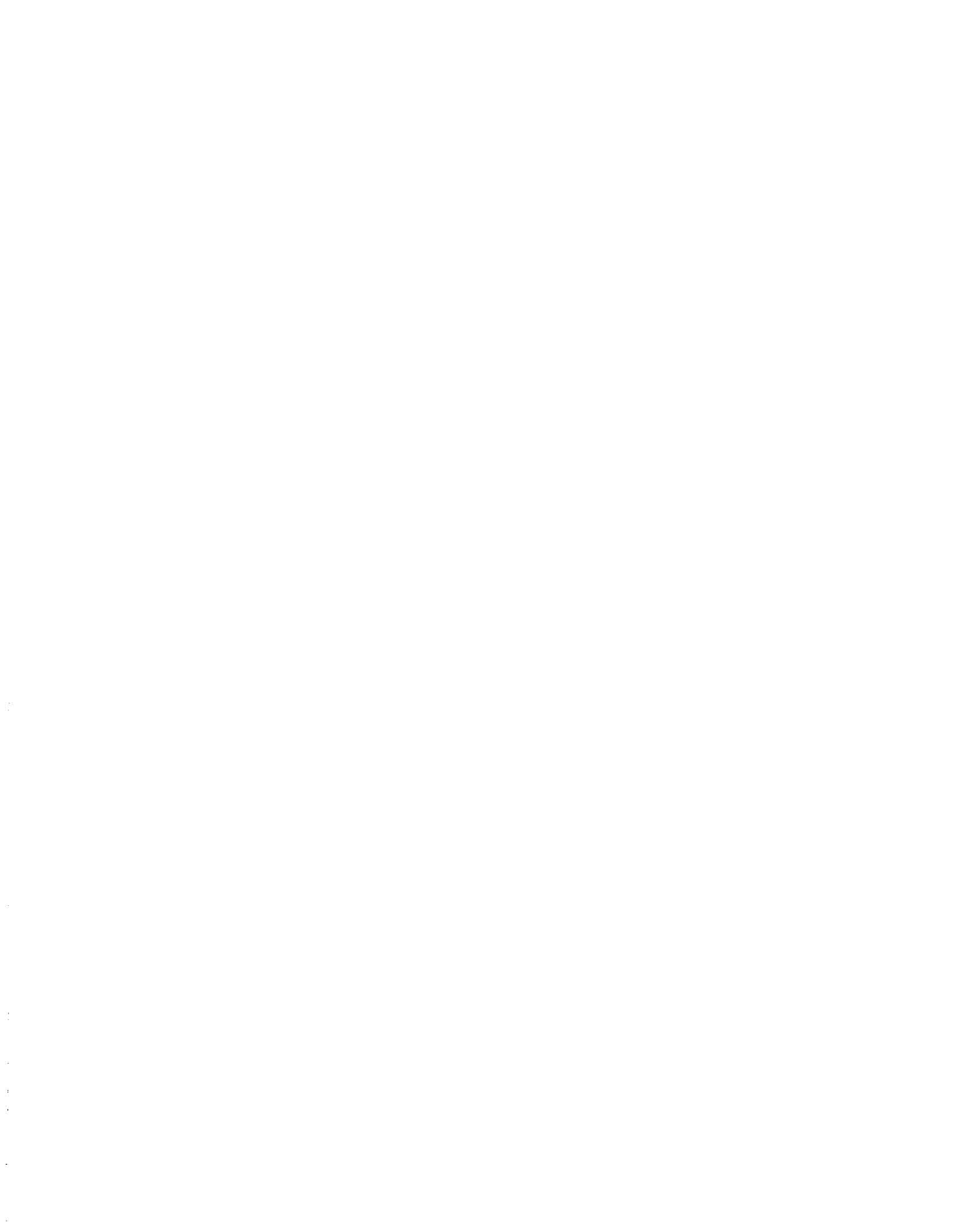Section **5.43** of the Zoning By-Law. The Board made the following specific findings pursuant to **Section 9.05:** 

a. The specific site is an appropriate location for such a use, structure, or condition.

b. The use as developed will not adversely affect the neighborhood.

c. There will be no nuisance or serious hazard to vehicles or pedestrians.

d. Adequate and appropriate facilities will be provided for the proper operation of the proposed use.

Accordingly, the Board voted unanimously to grant the requested relief subject to the following conditions:

- 1. Prior to the issuance of a building permit, the applicant shall submit elevations subject to the review and approval of the Assistant Director of Regulatory Planning.
- 2. Prior to the issuance of a building permit, the applicant shall submit a final site and landscape plan indicating all counterbalancing amenities, subject to the review and approval of the Assistant Director of Regulatory Planning.
- 3. Prior to the issuance of a building permit, the applicant shall submit to the Building Commissioner for review and approval for conformance to the Board of Appeals decision: 1) a final site plan stamped and signed by a registered engineer or land surveyor; 2) final building elevations; and 3) evidence that the Board of Appeals decision has been recorded at the Registry of Deeds.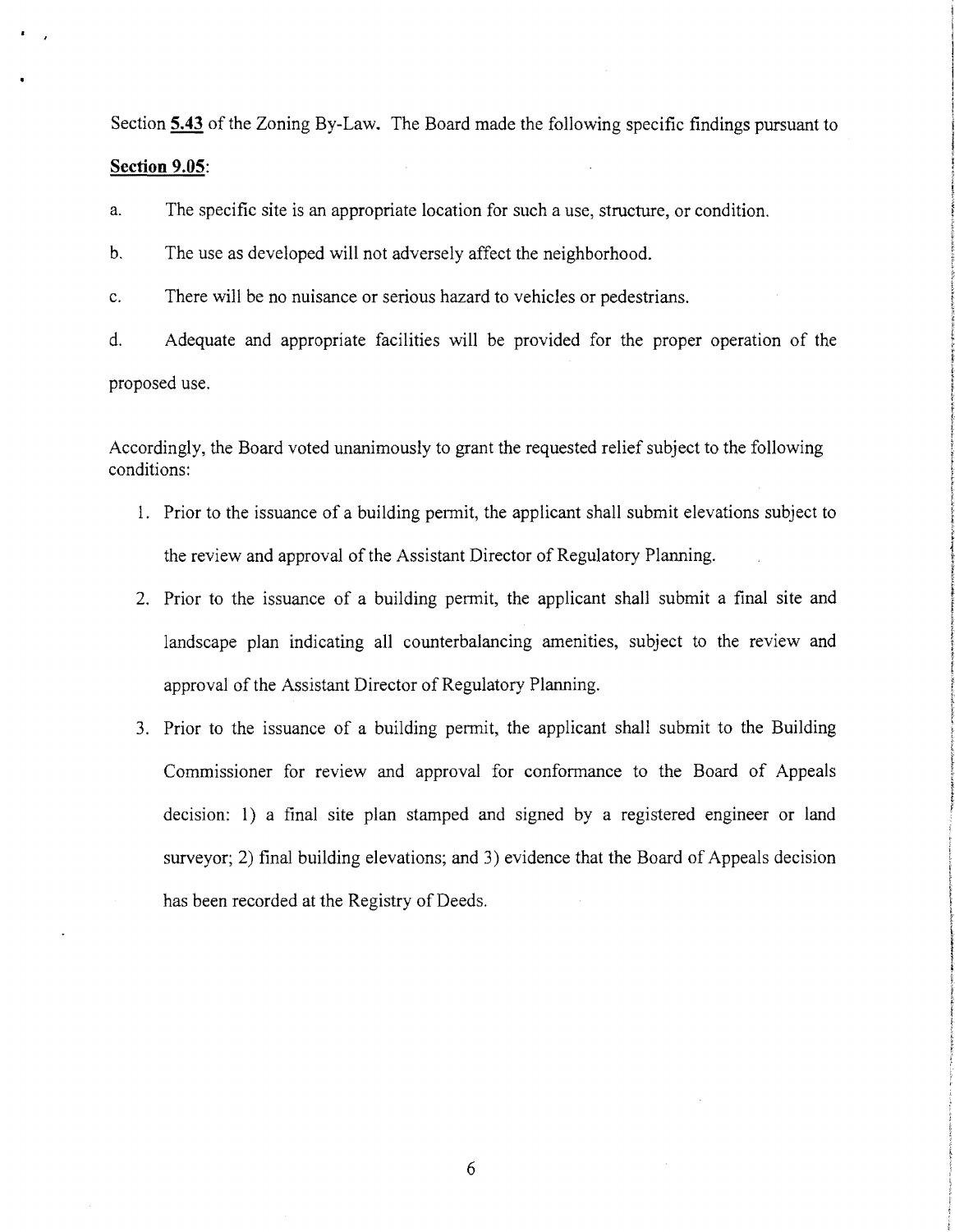$\mathcal{L}^{\text{max}}_{\text{max}}$  and  $\mathcal{L}^{\text{max}}_{\text{max}}$ 

 $\label{eq:2.1} \frac{1}{\sqrt{2}}\int_{0}^{\infty}\frac{1}{\sqrt{2\pi}}\left(\frac{1}{\sqrt{2\pi}}\right)^{2\alpha} \frac{1}{\sqrt{2\pi}}\int_{0}^{\infty}\frac{1}{\sqrt{2\pi}}\left(\frac{1}{\sqrt{2\pi}}\right)^{\alpha} \frac{1}{\sqrt{2\pi}}\frac{1}{\sqrt{2\pi}}\int_{0}^{\infty}\frac{1}{\sqrt{2\pi}}\frac{1}{\sqrt{2\pi}}\frac{1}{\sqrt{2\pi}}\frac{1}{\sqrt{2\pi}}\frac{1}{\sqrt{2\pi}}\frac{1}{\sqrt{2\pi}}$ 

k,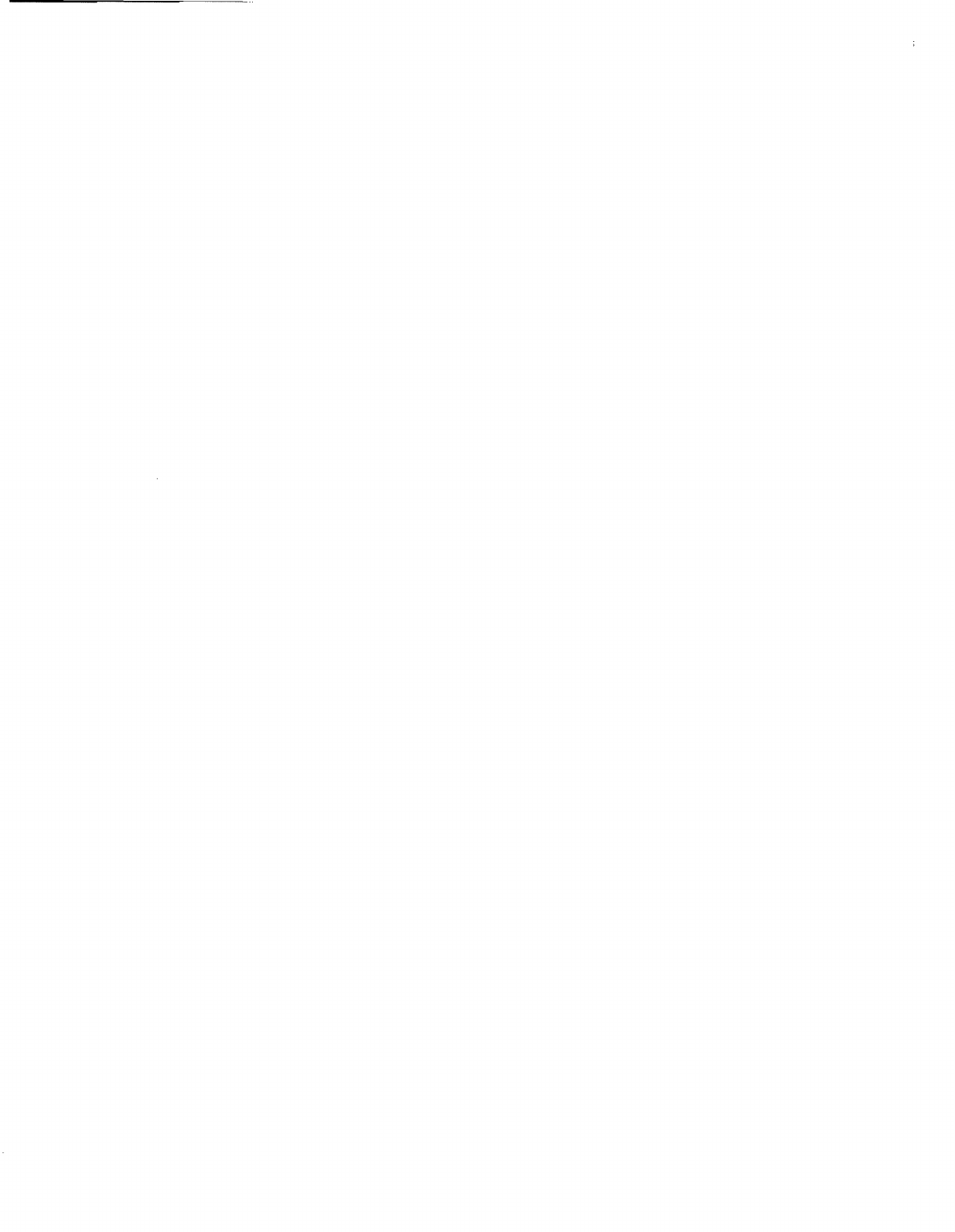Unanimous Decision of

f

The Board of Appeals

Jonathan Book, Chairman

Filing Date: **July 15. 2013** 

ä A TrisGopy ATT ◯ 忌

Patrick J. Ward Clerk, Board of Appeals j